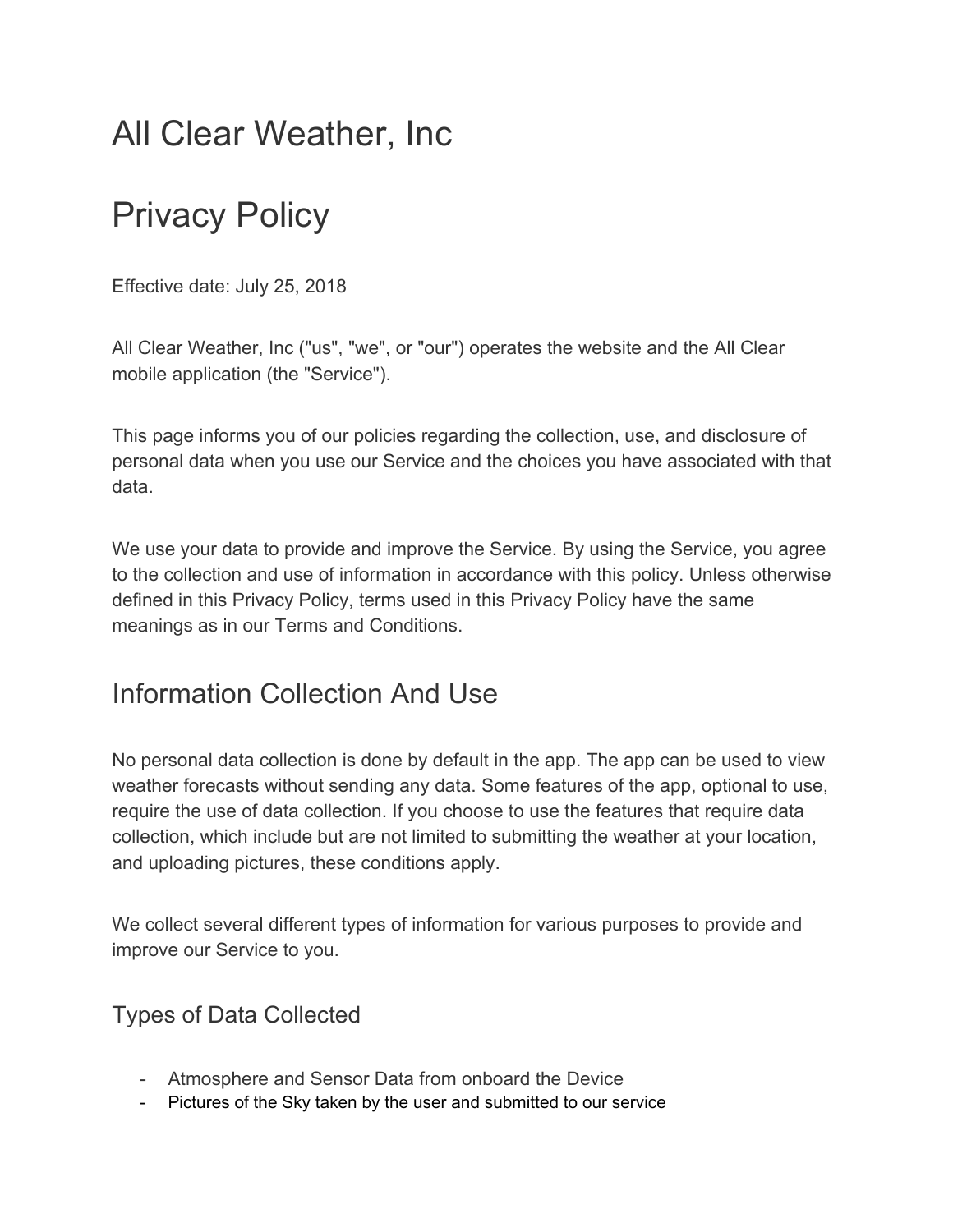- Usage Data

#### Usage Data

We may also collect information that the app sends whenever you visit our Service or when you access the Service by or through a mobile device ("Usage Data").

This Usage Data may include information such as your computer's Internet Protocol address (e.g. IP address), app version, the pages of our Service that you visit, the time and date of your visit, the time spent on those pages, unique device identifiers and other diagnostic data.

When you access the Service by or through a mobile device, this Usage Data may include information such as the type of mobile device you use, your mobile device unique ID, the IP address of your mobile device, your mobile operating system, the type of mobile Internet browser you use, unique device identifiers and other diagnostic data.

### Use of Data

All Clear Weather, Inc uses the collected data for various purposes:

- To provide and maintain the Service
- To notify you about changes to our Service
- To allow you to participate in interactive features of our Service when you choose to do so
- To provide customer care and support
- To provide analysis or valuable information so that we can improve the Service
- To monitor the usage of the Service
- To detect, prevent and address technical issues

## Transfer Of Data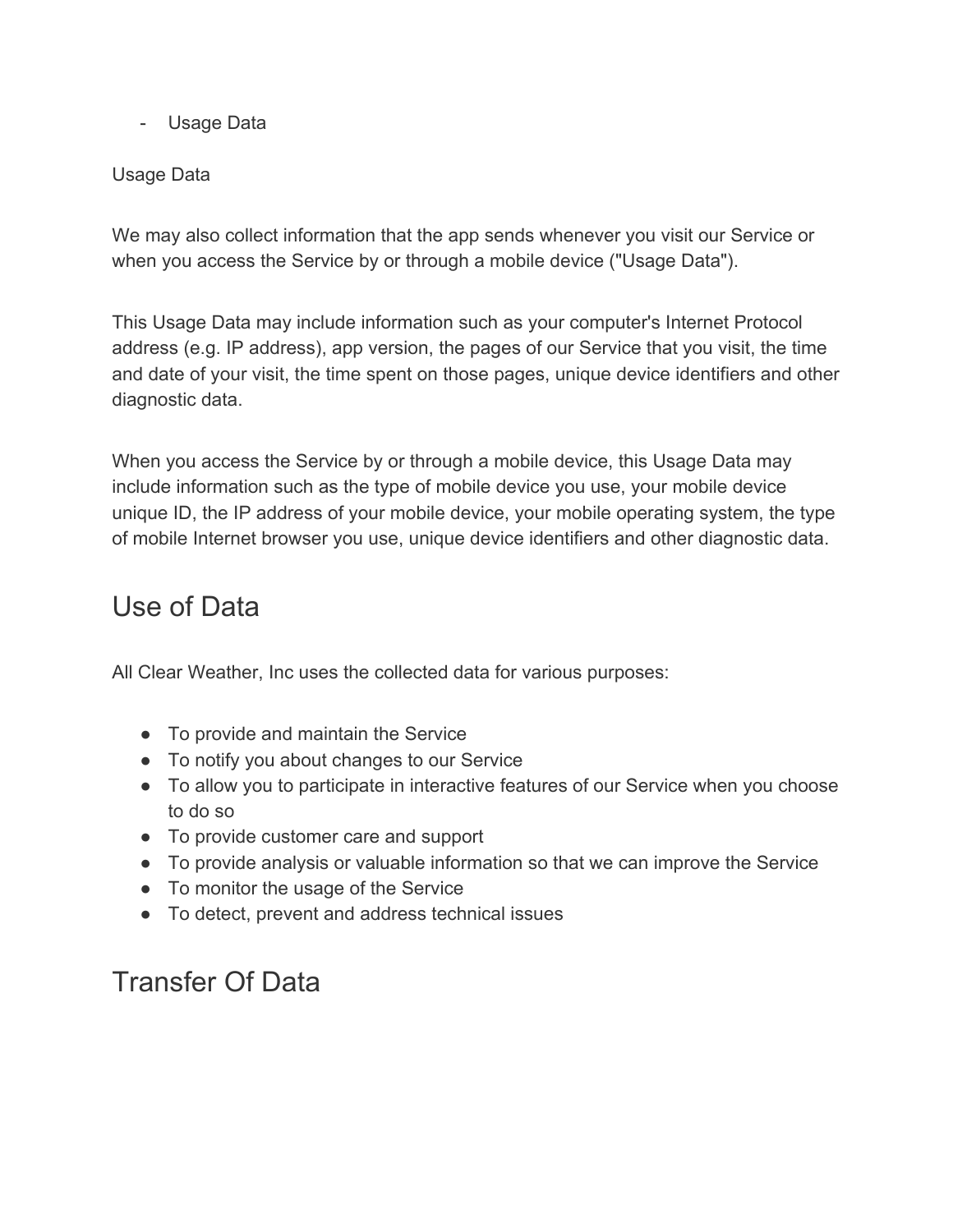Your information, including Personal Data, may be transferred to — and maintained on — computers located outside of your state, province, country or other governmental jurisdiction where the data protection laws may differ than those from your jurisdiction.

If you are located outside United States and choose to provide information to us, please note that we transfer the data, including Personal Data, to United States and process it there.

Your consent to this Privacy Policy followed by your submission of such information represents your agreement to that transfer.

All Clear Weather, Inc will take all steps reasonably necessary to ensure that your data is treated securely and in accordance with this Privacy Policy and no transfer of your Personal Data will take place to an organization or a country unless there are adequate controls in place including the security of your data and other personal information.

## Disclosure Of Data

#### Legal Requirements

All Clear Weather, Inc may disclose your Personal Data in the good faith belief that such action is necessary to:

- To comply with a legal obligation
- To protect and defend the rights or property of All Clear Weather, Inc
- To prevent or investigate possible wrongdoing in connection with the Service
- To protect the personal safety of users of the Service or the public
- To protect against legal liability

# Security Of Data

The security of your data is important to us, but remember that no method of transmission over the Internet, or method of electronic storage is 100% secure. While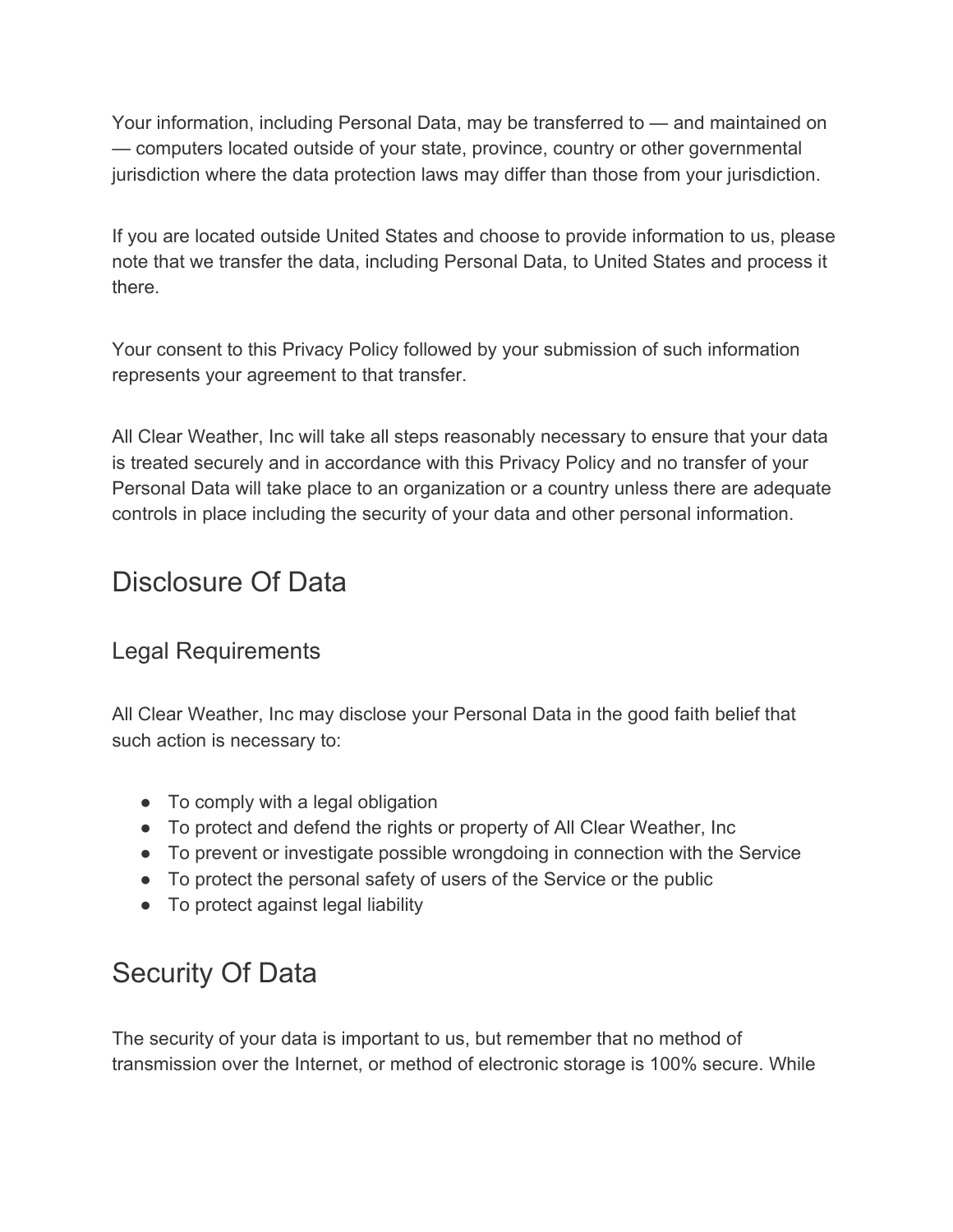we strive to use commercially acceptable means to protect your Personal Data, we cannot guarantee its absolute security.

## Service Providers

We may employ third party companies and individuals to facilitate our Service ("Service Providers"), to provide the Service on our behalf, to perform Service-related services or to assist us in analyzing how our Service is used.

These third parties have access to your Personal Data only to perform these tasks on our behalf and are obligated not to disclose or use it for any other purpose.

### Links To Other Sites

Our Service may contain links to other sites that are not operated by us. If you click on a third party link, you will be directed to that third party's site. We strongly advise you to review the Privacy Policy of every site you visit.

We have no control over and assume no responsibility for the content, privacy policies or practices of any third party sites or services.

# Children's Privacy

Our Service does not address anyone under the age of 18 ("Children").

We do not knowingly collect personally identifiable information from anyone under the age of 18. If you are a parent or guardian and you are aware that your Children has provided us with Personal Data, please contact us. If we become aware that we have collected Personal Data from children without verification of parental consent, we take steps to remove that information from our servers.

# Changes To This Privacy Policy